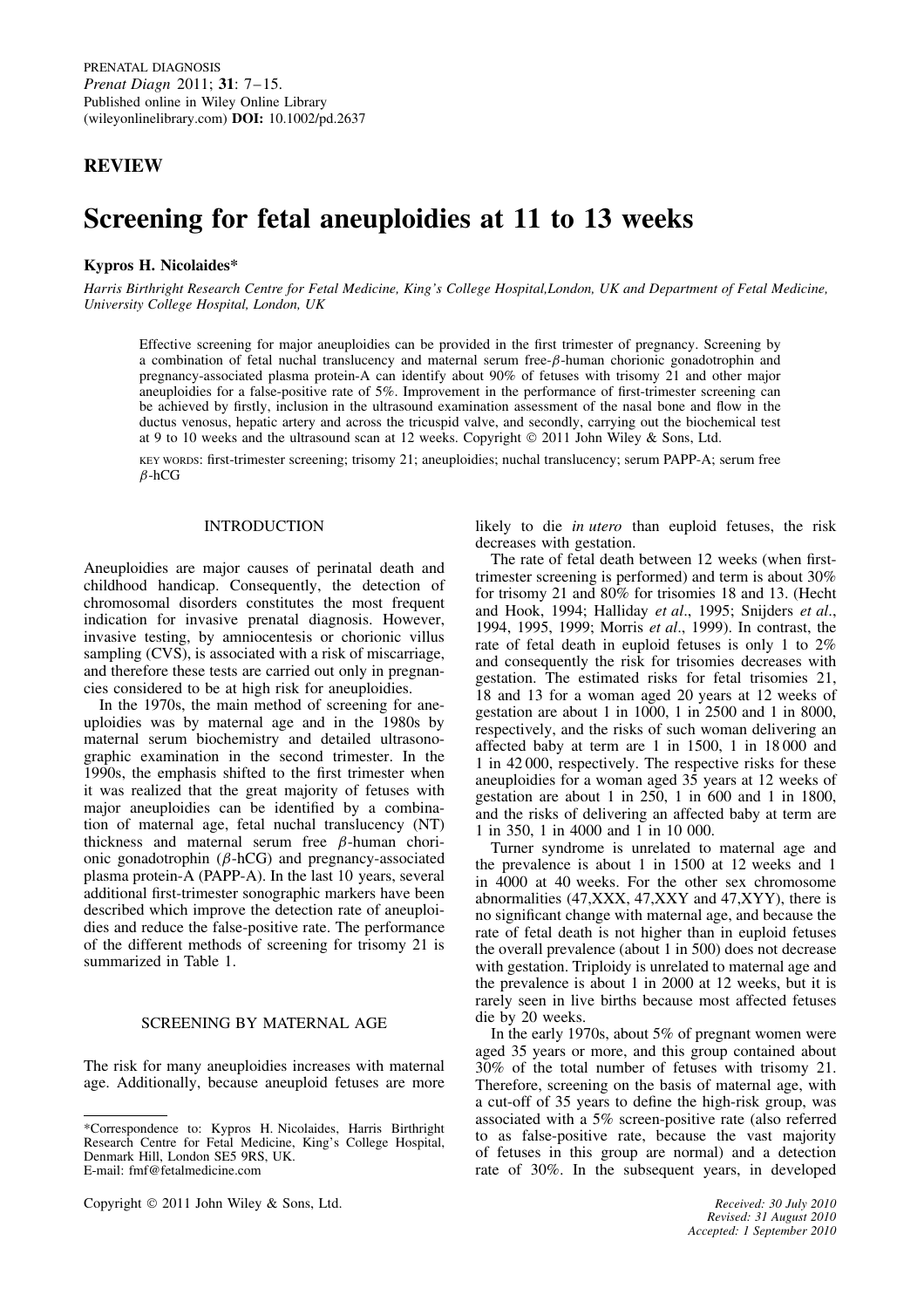|  | Table 1—Performance of different methods of screening for trisomy 21 |  |  |  |  |  |
|--|----------------------------------------------------------------------|--|--|--|--|--|
|  |                                                                      |  |  |  |  |  |

| Method of screening                                                   | Detection rate $(\% )$ | False-positive rate $(\%)$ |
|-----------------------------------------------------------------------|------------------------|----------------------------|
| <b>MA</b>                                                             | 30                     |                            |
| First trimester                                                       |                        |                            |
| $MA + fetal NT$                                                       | $75 - 80$              |                            |
| $MA$ + serum free $\beta$ -hCG and PAPP-A                             | $60 - 70$              |                            |
| $MA + NT + free \beta-hCG$ and PAPP-A (combined test)                 | $85 - 95$              |                            |
| Combined test $+$ nasal bone or tricuspid flow or ductus venosus flow | $93 - 96$              | 2.5                        |
| Second trimester                                                      |                        |                            |
| $MA + serum$ AFP, hCG (double test)                                   | $55 - 60$              |                            |
| $MA$ + serum AFP, free $\beta$ -hCG (double test)                     | $60 - 65$              |                            |
| $MA + serum$ AFP, hCG, uE3 (triple test)                              | $60 - 65$              |                            |
| $MA$ + serum AFP, free $\beta$ -hCG, uE3 (triple test)                | $65 - 70$              |                            |
| $MA$ + serum AFP, hCG, uE3, inhibin A (quadruple test)                | $65 - 70$              |                            |
| $MA$ + serum AFP, free $\beta$ -hCG, uE3, inhibin A (quadruple test)  | $70 - 75$              |                            |
| $MA + NT + PAPP-A (11-13 weeks) + quadruple test$                     | $90 - 94$              |                            |

MA, maternal age; NT, nuchal translucency; *β*-hCG, *β*-human chorionic gonadotrophin; PAPP-A, pregnancy-associated plasma protein-A.

Table 2—Biochemical and sonographic features of trisomies 21, 18 and 13

|                                     | Euploid | Trisomy 21 | Trisomy 18 | Trisomy 13 |
|-------------------------------------|---------|------------|------------|------------|
| NT mixture model                    |         |            |            |            |
| CRL-independent distribution, $%$   |         | 95         | 70         | 85         |
| Median CRL-independent NT, mm       | 2.0     | 3.4        |            | 4.0        |
| Median serum free $\beta$ -hCG, MoM | 1.0     | 2.0        | 0.2        | 0.5        |
| Median serum PAPP-A, MoM            | 1.0     | 0.5        | 0.2        | 0.3        |
| Absent nasal bone, %                | 2.5     | 60         | 53         | 45         |
| Tricuspid regurgitation, %          | 1.0     | 55         | 33         | 30         |
| Ductus venosus reversed a-wave, %   | 3.0     | 66         | 58         | 55         |

NT, nuchal translucency; CRL, crown–rump length; *β*-hCG, *β*-human chorionic gonadotrophin; MoM, multiple of the median; PAPP-A, pregnancy-associated plasma protein-A.

countries there was an overall tendency for women to get pregnant at an older age, so that now about 20% of pregnant women are 35 years or older and this group contains about 50% of the total number of fetuses with trisomy 21.

#### MATERNAL SERUM BIOCHEMISTRY

Pregnancies with fetal aneuploidies are associated with altered maternal serum concentrations of various fetoplacental products, including AFP, free *β*-hCG, inhibin A and unconjugated estriol (uE3) and PAPP-A (Merkatz *et al*., 1984; Canick *et al*., 1988; Macri *et al*., 1990; Van Lith *et al*., 1993; Brambati *et al*., 1993; Aitken *et al*., 1996).

In screening using maternal serum biochemical markers, the measured concentration of the markers is converted into a multiple of the median (MOM) of unaffected pregnancies at the same gestation. The Gaussian distributions of  $log_{10}$  (MoM) in trisomy 21 and unaffected pregnancies are then derived, and the ratio of the heights of the distributions at a particular MoM, which is the likelihood ratio for trisomy 21, is used to modify the *a priori* maternal age-related risk to derive the patient-specific risk.

### **Second trimester**

Early attempts at incorporating maternal serum markers into screening for aneuploidies focused on the second trimester of pregnancy and demonstrated a substantial improvement in detection rates of trisomy 21, compared with screening by maternal age. At a false-positive rate of 5%, the detection rate improves from 30% in screening by maternal age alone to 60 to 65% by combining maternal age with serum AFP and free  $\beta$ -hCG (double test), 65 to 70% with the addition of uE<sub>3</sub> (triple test) and 70 to 75% with the addition of inhibin  $\overrightarrow{A}$ (quadruple test) (Cuckle *et al*., 2005; Cuckle and Benn, 2009; Wald *et al*., 2003a, 2003b). If intact hCG rather than free *β*-hCG is used, the detection rates are reduced by about 5%.

### **First trimester**

In the last decade biochemical testing has moved to the first trimester because when this is combined with the ultrasound marker of fetal NT thickness, the performance of screening is superior to second-trimester screening. In trisomy 21 pregnancies, the maternal serum concentration of free *β*-hCG is about twice as high and PAPP-A is reduced to half compared with euploid pregnancies (Table 2). The measured serum concentrations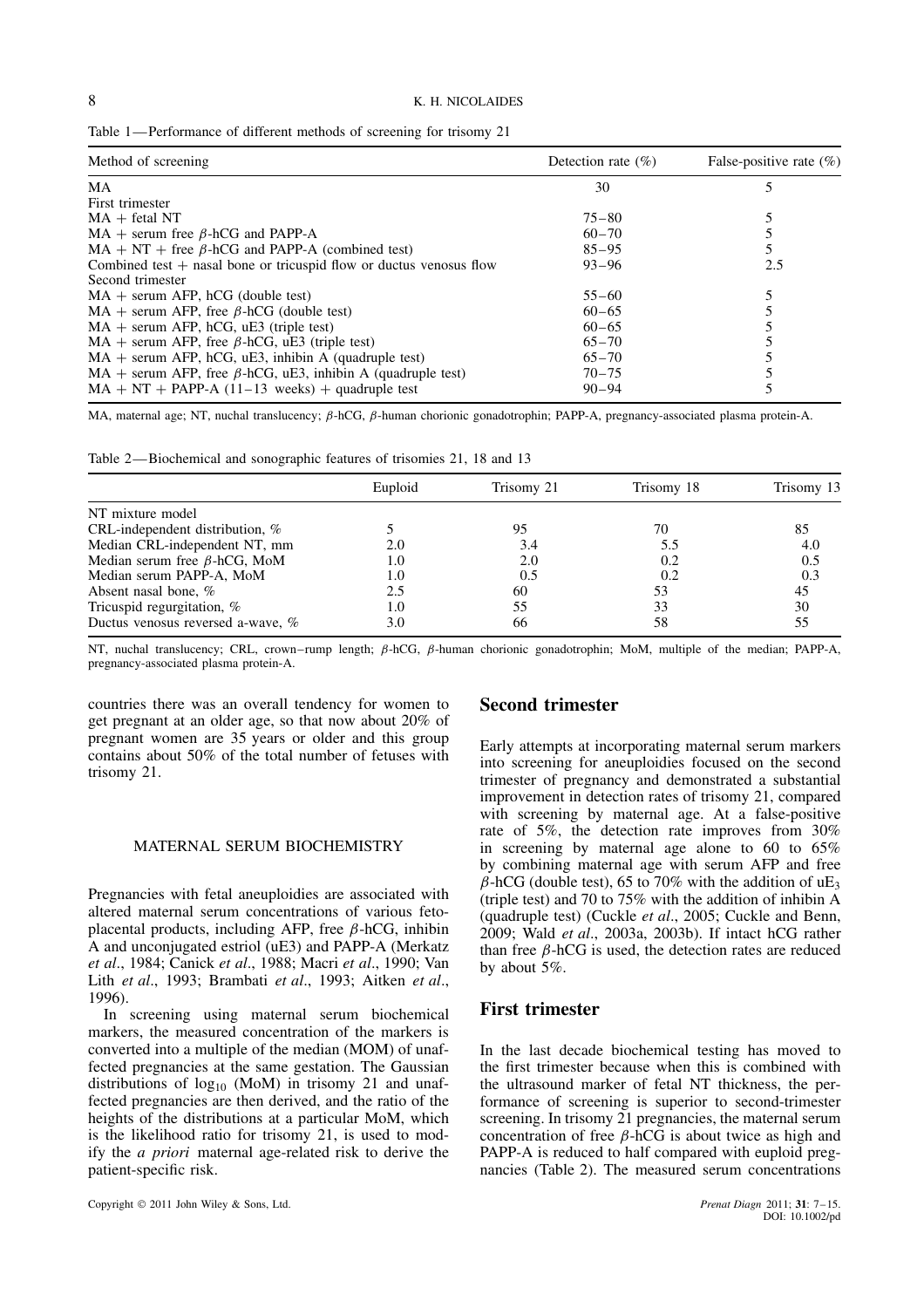of these placental products are affected by maternal characteristics, including racial origin, weight, smoking and method of conception as well as the machine and reagents used for the analysis. Consequently, in the calculation of risk for aneuploidies using these products it is necessary to take into account the effects of these maternal variables in defining MoMs before comparing affected and unaffected pregnancies (Kagan *et al*., 2008a). In euploid pregnancies, the average adjusted value for both free *β*-hCG and PAPP-A is 1.0 MoM at all gestations, whereas in trisomy 21 the average free *β*-hCG is 2.0 MoM and the average PAPP-A is 0.5 MoM and they both increase with gestation.

In screening for trisomy 21 by maternal age and serum free *β*-hCG and PAPP-A, the detection rate is about 65% for a false-positive rate of 5%. The performance is better at 9 to 10 weeks than at 13 weeks because the difference in PAPP-A between trisomic and euploid pregnancies is greater in earlier gestations (Cuckle and van Lith, 1999; Spencer *et al*., 2003a; Kagan *et al*., 2008a; Wright *et al*., 2010). Although the difference in free *β*-hCG between trisomic and euploid pregnancies increases with gestation, the magnitude of the difference is smaller than that of the opposite relation of PAPP-A.

In trisomies 18 and 13, maternal serum free *β*-hCG and PAPP-A are decreased (Tul *et al*., 1999; Spencer *et al*., 2000a). In cases of sex chromosomal anomalies, maternal serum free *β*-hCG is normal and PAPP-A is low (Spencer *et al.*, 2000b). In diandric triploidy, maternal serum free *β*-hCG is greatly increased, whereas PAPP-A is mildly decreased (Spencer *et al*., 2000c). Digynic triploidy is associated with markedly decreased maternal serum free *β*-hCG and PAPP-A.

A new biochemical marker of aneuploidies is ADAM12 (A disintegrin and metalloprotease) because in trisomic pregnancies maternal serum levels during the first trimester are lower than in euploid pregnancies (Christiansen *et al*., 2010). However, it is unlikely that this marker will improve screening, because the reduction is small and there is a significant association between ADAM12 and the traditional biochemical markers of free *β*-hCG and PAPP-A (Poon *et al*., 2009).

### SCREENING BY FETAL NT THICKNESS

In 1866, Langdon Down reported that in individuals with trisomy 21 (the condition that came to bear his name), the skin appears to be too large for their body (Langdon Down, 1866). In the 1990s, it was realized that this excess skin may be the consequence of excessive accumulation of subcutaneous fluid behind the fetal neck which could be visualized by ultrasonography as increased NT in the third month of intrauterine life (Nicolaides *et al*., 1992a).

Extensive research in the last 20 years has established that the measurement of fetal NT thickness provides effective and early screening for trisomy 21 and other major aneuploidies (Snijders *et al*., 1998; Wald *et al*., 2003a; Nicolaides, 2004; Malone *et al*., 2005). Furthermore, high NT is associated with cardiac defects and a wide range of other fetal malformations and genetic syndromes (Hyett *et al*., 1996a; Souka *et al*., 1998, 2005).

The optimal gestational age for measurement of fetal NT is 11 to 13 weeks and 6 days. The minimum fetal crown–rump length (CRL) should be 45 mm and the maximum 84 mm. The lower limit is selected to allow the sonographic diagnosis of many major fetal abnormalities, which would have otherwise been missed, and the upper limit is such to provide women with affected fetuses the option of an earlier and safer form of termination. Fetal NT can be measured either by transabdominal or transvaginal sonography and the results are similar.

The ability to achieve a reliable measurement of NT is dependent on appropriate training of sonographers, adherence to a standard ultrasound technique in order to achieve uniformity of results among different operators. The magnification of the image should be high so that only the fetal head and upper thorax are included in the picture. A good sagittal section of the fetus in the neutral position should be obtained, and the maximum thickness of the subcutaneous translucency between the skin and the soft tissue overlying the cervical spine should be measured. The mid-sagittal view of the fetal face is defined by the presence of the echogenic tip of the nose and rectangular shape of the palate anteriorly, the translucent diencephalon in the center and the nuchal membrane posteriorly (Plasencia *et al*., 2007). Deviations from the exact midline plane result in nonvisualization of the tip of the nose and visibility of the zygomatic process of the maxilla.

There are three elements in the assessment of NT that can introduce operator bias and either underor overestimation of the measurement and consequent increase in the variability of measurements. Firstly, the selection of the exact place behind the fetal neck containing the maximum vertical distance between the nuchal membrane and the edge of the soft tissue overlying the cervical spine because the two lines are not usually parallel, secondly, the selection of the appropriate gain to reduce the thickness of the lines and thirdly, accurate placement of the calipers on the two lines. In order to avoid these problems, a semi-automated method of measuring NT thickness has been developed which has the potential to substantially reduce betweenand within-operator variability in measurements of NT from a given image (Moratalla *et al*., 2010).

Fetal NT increases with CRL and therefore it is essential to take gestation into account when determining whether a given NT thickness is increased. There are essentially two approaches to quantifying the deviation of NT from the normal median. One approach is to subtract the normal median from the NT measurement and to produce a deviation in millimeters referred to as delta NT (Pandya *et al*., 1995a; Spencer *et al*., 2003b). The other approach is to divide NT by the normal median to produce a MoM value (Nicolaides *et al*., 1998). In the calculation of patient-specific risks for trisomy 21, the *a priori* maternal age-related risk is multiplied by the likelihood ratio for a measured NT, which is the ratio of the heights of distributions of measurements in trisomy 21 and unaffected pregnancies. Recently, a new approach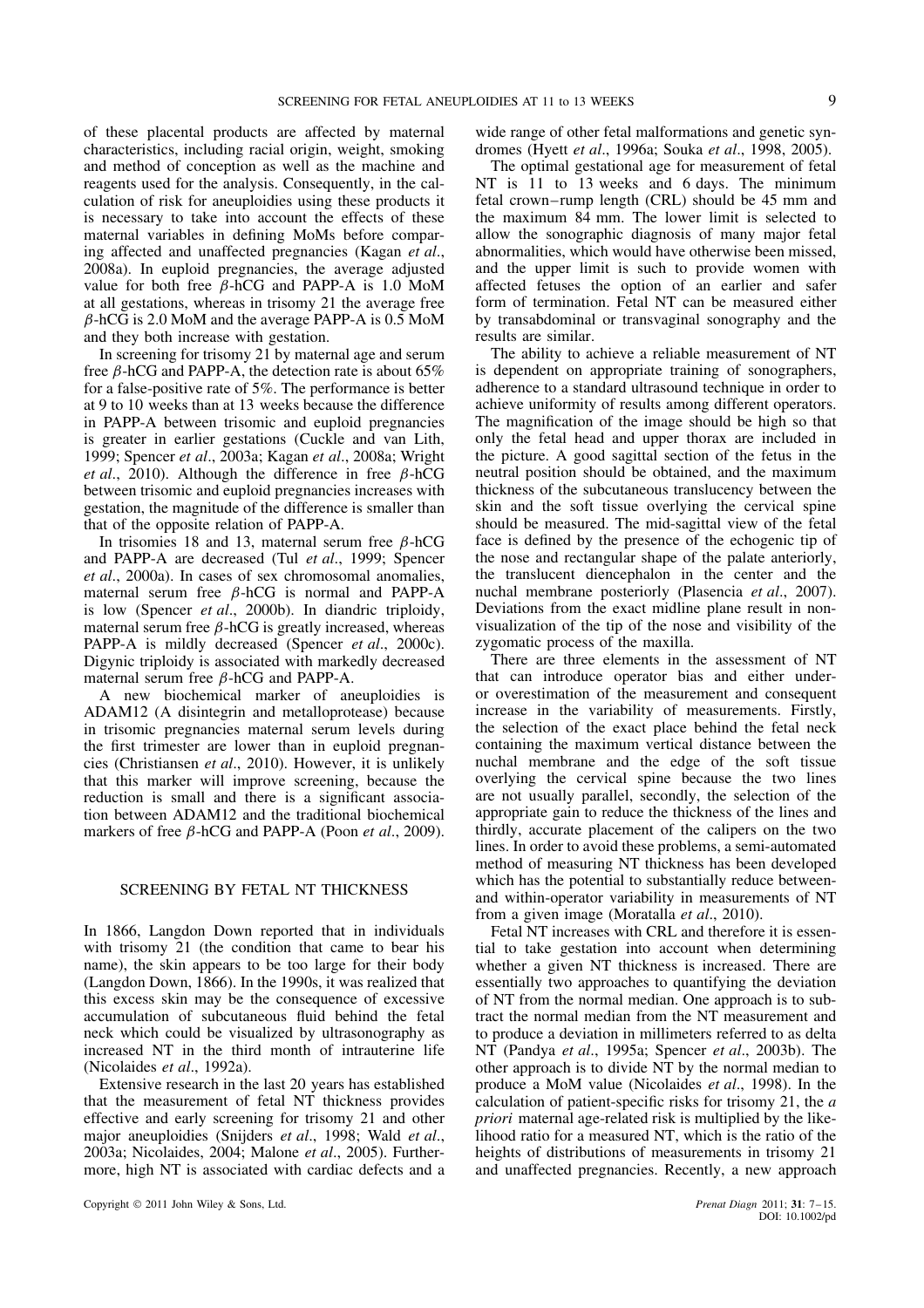has been proposed for quantifying the deviation in the measured NT from the normal. This is based on the observation that in both aneuploid and euploid pregnancies, fetal NT follows two distributions, one which is CRL dependent and another which is CRL independent (Wright *et al*., 2008). In this mixture model, the distribution in which NT increases with CRL is observed in about 95% of euploid fetuses, 5% with trisomy 21, 30% with trisomy 18, 15% with trisomy 13 and 10% with Turner syndrome. The median CRL-independent NT was 2.0 mm for the euploid group and 3.4, 5.5, 4.0 and 7.8 mm for trisomies 21, 18, 13 and Turner syndrome, respectively.

Several prospective interventional studies in hundreds of thousands of pregnancies have demonstrated that firstly, fetal NT is successfully measured in more than 99% of cases, secondly, the risk of chromosomal abnormalities increases with both maternal age and fetal NT thickness and thirdly, in pregnancies with low fetal NT the maternal age-related risk is decreased. For a 5% false-positive rate, fetal NT screening identifies 75 to 80% of fetuses with trisomy 21 and other major aneuploidies (Nicolaides, 2004).

#### SCREENING BY FETAL NT THICKNESS AND SERUM BIOCHEMISTRY

There is no significant association between fetal NT and maternal serum free *β*-hCG or PAPP-A in either trisomy 21 or euploid pregnancies, and therefore the ultrasononographic and biochemical markers can be combined to provide more effective screening than either method individually (Brizot *et al*., 1994, 1995; Noble *et al*., 1995; Spencer *et al*., 1999).

Several prospective interventional studies in many thousands of pregnancies have demonstrated that for a 5% false-positive rate, the first-trimester combined test identifies about 90% of trisomy 21 pregnancies (Krantz *et al*., 2000; Bindra *et al*., 2002; Schuchter *et al*., 2002; Spencer *et al*., 2003c; Wapner *et al*., 2003; Nicolaides *et al*., 2005; Ekelund *et al*., 2008; Kagan *et al*., 2009a; Leung *et al*., 2009).

### **Timing of ultrasound and blood testing within the first trimester**

One option in first-trimester combined screening for trisomy 21 is to perform biochemical and ultrasonographic testing as well as to counsel women in one-stop clinics for assessment of risk (OSCAR) (Bindra *et al*., 2002; Spencer *et al.*, 2000d). This has been made possible by the introduction of biochemical analyzers which provide automated, precise and reproducible measurements within 30 min of obtaining a blood sample. The ideal gestation for OSCAR is 12 weeks because the aim of the first-trimester scan is not just to screen for trisomy 21 but also to diagnose an increasing number of fetal malformations, and in this respect the ability to visualize fetal anatomy is best at 12 weeks (Souka *et al*.,

2004). The detection rate of trisomy 21 with OSCAR at 12 weeks is about 90% at a false-positive rate of 5%.

An alternative strategy for first-trimester combined screening is for biochemical testing and ultrasound scanning to be carried out in two separate visits, with the first done at 9 to 10 weeks and the second at 12 weeks (Borrell *et al*., 2004; Kagan, 2008b; Kirkegaard *et al*., 2008; Wright *et al*., 2010). It has been estimated that this approach would improve the detection rate from 90% to 93 to 94%. A third option would be to perform the scan at 12 weeks and optimize the performance of biochemical testing by measuring PAPP-A at 9 weeks and free *β*-hCG at the time of the scan at 12 weeks or even later with an estimated detection rate of 95%. The cost and patient acceptability of the alternative policies of first trimester testing will depend on the existing infrastructure of antenatal care. The potential advantage of two- or three-stage screening in terms of detection rate may be eroded by the likely increased non-compliance with the additional steps.

### **Additional first-trimester sonographic markers**

In addition to NT, other highly sensitive and specific first-trimester sonographic markers of trisomy 21 are absence of the nasal bone, increased impedance to flow in the ductus venosus and tricuspid regurgitation (Table 2). Absence of the nasal bone, reversed a-wave in the ductus venosus and tricuspid regurgitation are observed in about 60, 66 and 55% of fetuses with trisomy 21 and in 2.5, 3.0 and 1.0%, respectively, of euploid fetuses. (Matias *et al*., 1998; Cicero *et al*., 2001, 2006; Huggon *et al*., 2003; Nicolaides, 2004; Faiola *et al*., 2005; Falcon *et al*., 2006; Kagan *et al*., 2009b, 2009c; Maiz *et al*., 2009).

Assessment of each of these ultrasound markers can be incorporated into first-trimester combined screening by maternal age, fetal NT and serum free *β*-hCG and PAPP-A resulting in improvement of the performance of screening with an increase in detection rate to 93 to 96% and a decrease in false-positive rate to 2.5% (Kagan *et al*., 2009b, 2009c; Maiz *et al*., 2009). A similar performance of screening can be achieved by a contingent policy in which first-stage screening by maternal age, fetal NT and serum free *β*-hCG and PAPP-A is offered to all cases. Patients with a risk of 1 in 50 or more are considered to be screen positive and those with a risk of less than 1 in 1000 are screen negative. Patients with the intermediate risk of 1 in 51 to 1 in 1000, which constitutes about 15% of the total population. have second-stage screening with nasal bone, ductus venosus or tricuspid blood flow which modifies their first-stage risk. If the adjusted risk is 1 in 100 or more, the patients are considered to be screen positive and those with a risk of less than 1 in 100 are screen negative.

A recently described first-trimester sonographic marker of trisomy 21 is increased flow in the fetal hepatic artery (Bilardo *et al*., 2010; Zvanca *et al*., 2011). This marker is also likely to find an application in the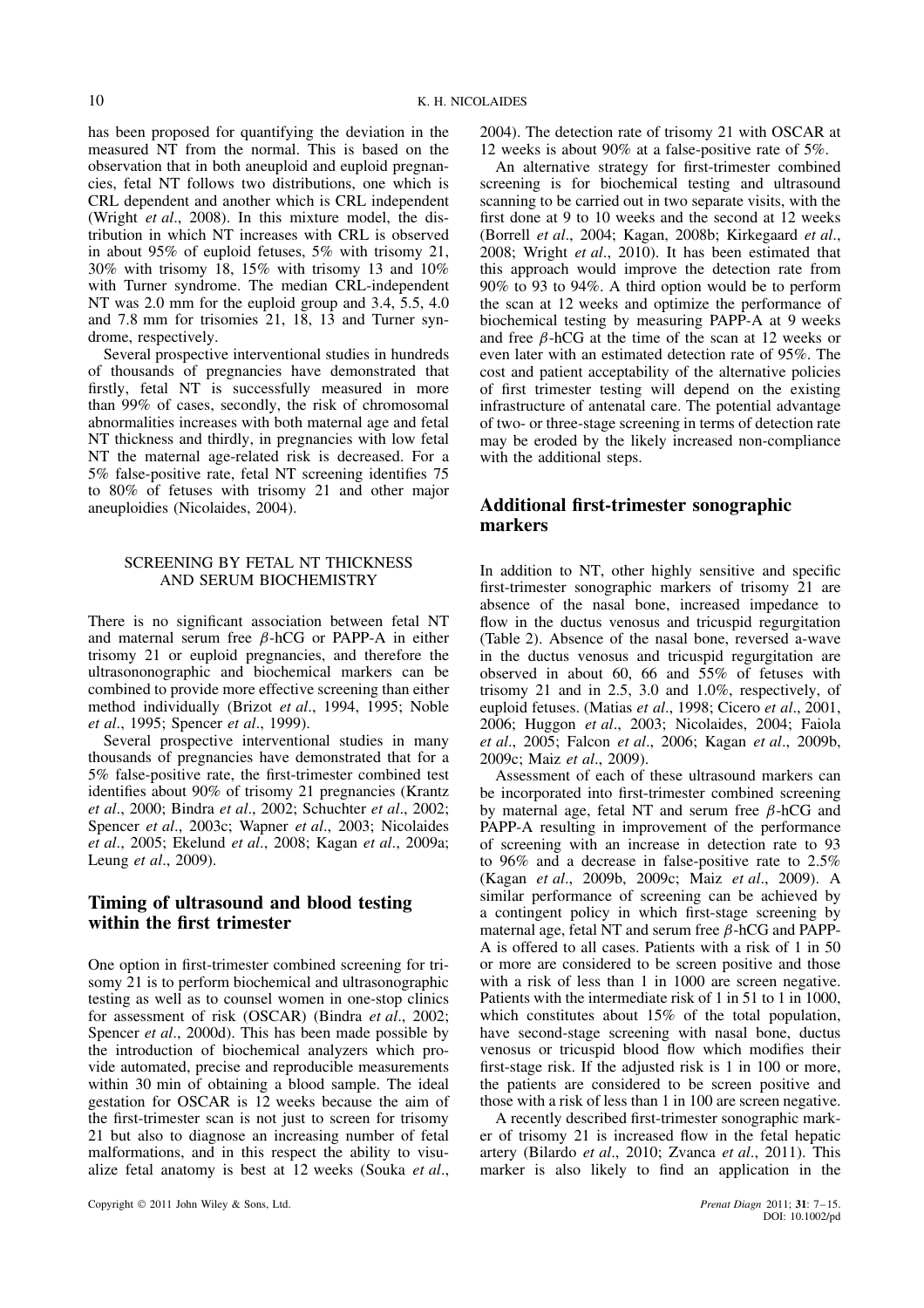assessment of the intermediate risk group after first-stage combined screening.

Individual risk-orientated two-stage screening for trisomy 21 is compatible with the basic principles of clinical practice in all fields of medicine. For example, in the great majority of patients presenting with abdominal pain, the correct diagnosis of the presence or absence of a serious problem is reached after history taking and clinical examination. In a minority of cases, a series of further investigations of increasing sophistication may be necessary before the correct diagnosis is made.

## **Selective use of ultrasound or biochemistry within the first trimester**

The best performance of first-trimester screening is achieved by a combination of maternal age, serum biochemical testing and multiple sonographic markers. At a risk cut-off of 1 in 100, the detection rate of trisomy 21 is about 95% at a false-positive rate of 2.5%. This performance of screening is achieved by either a policy in which biochemical testing is undertaken in all cases or by a contingent policy in which first-stage screening is based on maternal age, fetal NT and either tricuspid or ductus venosus flow, and biochemical testing is then performed in only those with an intermediate risk, which constitute about 20% of the total (Kagan *et al*., 2010a).

An alternative first-trimester contingent screening policy consists of maternal serum biochemistry in all pregnancies followed by fetal NT only in those with an intermediate risk after biochemical testing. Studies examining the potential performance of such policy have estimated that the detection rates and false-positive rates would be 80 to 90% and 4 to 6%, respectively, and measurement of fetal NT would be necessary in only 20 to 40% of cases (Christiansen *et al*., 2002; Wright *et al*., 2004; Vadiveloo *et al*., 2009; Kagan *et al*., 2010a; Sahota *et al*., 2010). The advantage of biochemical testing as a first-stage policy relies on its apparent simplicity. However, interpretation of biochemical results necessitates accurate ultrasonographic measurement of fetal CRL and therefore an ultrasound examination cannot be avoided. In the studies estimating the potential performance of contingent screening, the fetal CRL was measured by appropriately trained sonographers during assessment of fetal NT. It would be wrong to assume that the motivation of sonographers and the accuracy in measuring CRL would remain as high if the scans were carried out purely for measurement of CRL and not examining the fetus.

Major advantages of choosing ultrasound assessment rather than biochemical testing as a first-stage policy are that firstly, there is a substantial reduction in the cost of screening because measurement of maternal serum free *β*-hCG and PAPP-A is undertaken in only 20% rather than all pregnancies, secondly, the fetal anatomy can be examined leading to early diagnosis of many major abnormalities in all pregnancies rather than in just the subgroup with positive first-stage screening results, thirdly, the Doppler studies can be carried out in the same ultrasound examination as for measurement of fetal NT and fourthly, reversed a-wave in the ductus venosus or tricuspid regurgitation are not only useful in screening for trisomy 21 and other major aneuploidies, but also they can identify pregnancies at increased risk for cardiac defects and adverse pregnancy outcome. The disadvantage is that Doppler assessment of tricuspid and ductus venosus flow can be time consuming and requires appropriately trained sonographers.

### **First-trimester screening followed by second-trimester scan**

In the second trimester scan, each chromosomal defect has its own syndromal pattern of detectable abnormalities (Nicolaides *et al*., 1992b; Nicolaides, 1996). For example, trisomy 21 is associated with cardiac defects, duodenal atresia, nasal hypoplasia, increased nuchal fold and prenasal thickness, intracardiac echogenic foci, and echogenic bowel, mild hydronephrosis, shortening of the femur and more so of the humerus, sandal gap and mid-phalanx hypoplasia of the fifth finger. In trisomy 18, common findings include strawberry-shaped head, choroid plexus cysts, absent corpus callosum, enlarged cisterna magna, facial cleft, micrognathia, nuchal edema, heart defects, diaphragmatic hernia, esophageal atresia, exomphalos, single umbilical artery, renal abnormalities, echogenic bowel, myelomeningocoele, growth restriction and shortening of the limbs, radial aplasia, overlapping fingers and talipes or rocker bottom feet. Trisomy 13 is associated with holoprosencephaly, microcephaly, facial abnormalities, cardiac abnormalities, enlarged and echogenic kidneys, exomphalos and post axial polydactyly.

If the second-trimester scan demonstrates major abnormalities, it is advisable to offer fetal karyotyping, even if these abnormalities are apparently isolated. The prevalence of such abnormalities is low and therefore the cost implications are small. If the abnormalities are either lethal or they are associated with severe handicap, such as holoprosencephaly, fetal karyotyping constitutes one of a series of investigations to determine the possible cause and thus the risk of recurrence. If the abnormality is potentially correctable by intrauterine or postnatal surgery, such as diaphragmatic hernia, it may be logical to exclude an underlying chromosomal defect—especially because, for many of these conditions, the usual defect is trisomy 18 or 13.

Minor fetal abnormalities or soft markers are common and they are not usually associated with any handicap, unless there is an underlying chromosomal defect. Routine karyotyping of all pregnancies with these markers would have major implications, both in terms of miscarriage and in economic costs. It is best to base counseling on an individual estimated risk for a chromosomal defect, rather than the arbitrary advice that invasive testing is recommended because the risk is 'high'. The individual risk can be derived by multiplying the *a priori* risk (based on the results of previous screening by NT and/or biochemistry in the current pregnancy) by the likelihood ratio of the specific abnormality or marker (Benacerraf *et al*., 1992; Vintzileos and Egan,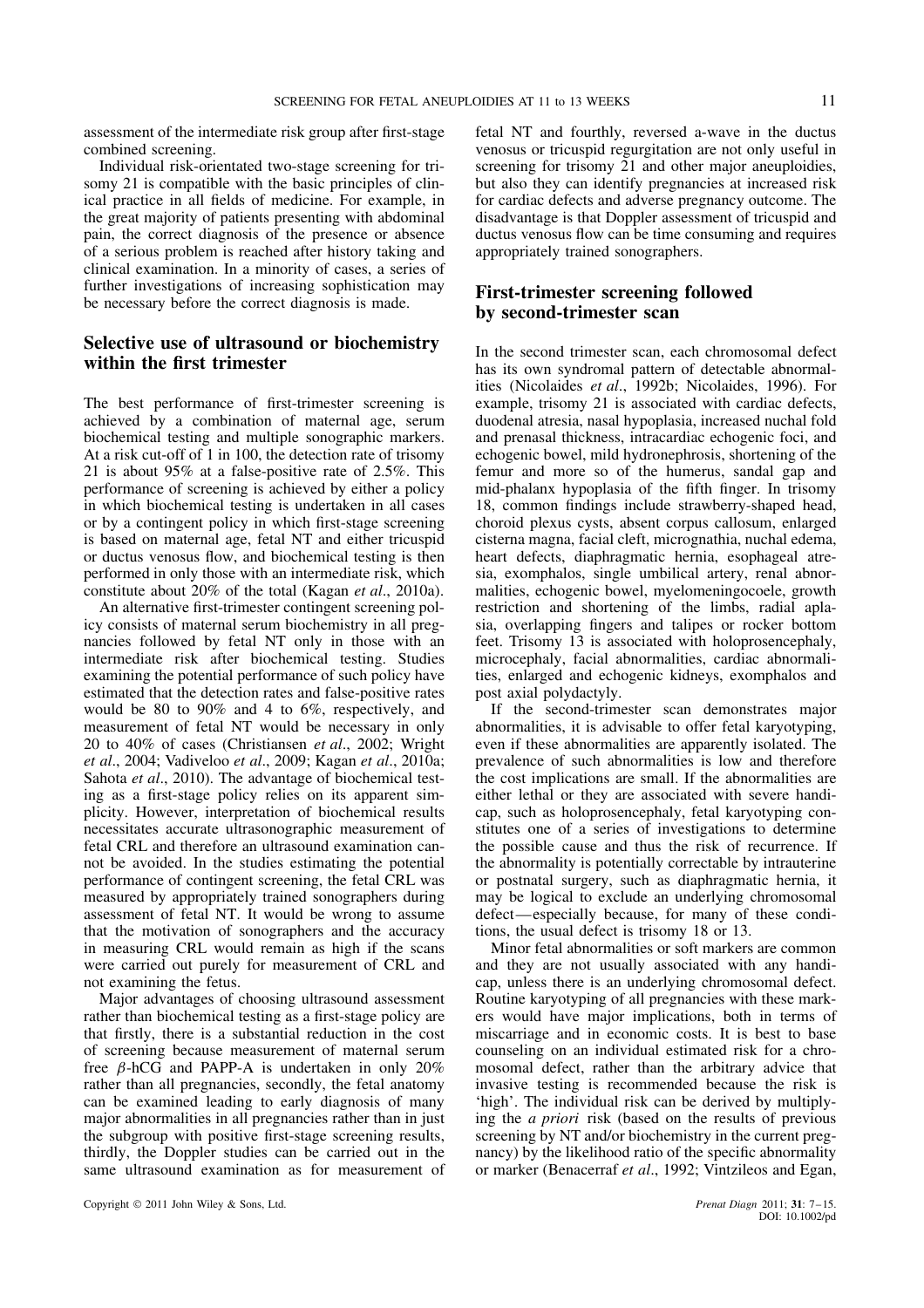1995, Vintzileos *et al*., 1996; Bahado-Singh *et al*., 1998; Nyberg *et al*., 2001; Smith-Bindman *et al*., 2001; Bromley *et al*., 2002; Nicolaides, 2003). It has been estimated that the second-trimester scan can improve the detection rate of trisomy 21 achieved by first-trimester combined screening by about 6% for an additional 1.2% falsepositive rate (Krantz *et al*., 2007).

### **First-trimester screening followed by second-trimester biochemical testing**

Three mathematical models have been proposed for the additional use of second-trimester biochemical testing with the aim of improving first-trimester combined screening. Firstly, the integrated test in which all patients have first-trimester NT and PAPP-A and secondtrimester AFP, uE3, free *β*-hCG and inhibin, and the combined results are given on completion of this process so that high-risk patients have second-trimester amniocentesis (Wald *et al*., 1999). Secondly, step-wise sequential screening, in which all patients have first-trimester NT and serum PAPP-A and free *β*-hCG, and high-risk patients are offered CVS, whereas low- or intermediaterisk patients have second-trimester AFP, uE3, free *β*-hCG and inhibin, and if the combined risk from firstand second-trimester testing becomes high, the patients have second-trimester amniocentesis. Thirdly, contingent screening, which is similar to step-wise sequential screening, but second-trimester biochemical testing is performed only in those with an intermediate risk after first-trimester screening (Wright *et al*., 2004).

The estimated performance of the three approaches is similar with a detection rate of 90 to  $94\%$  at a falsepositive rate of 5%. The advantages of the contingent approach are that firstly, second trimester testing is avoided in 75 to 80% of patients and secondly, the diagnosis of about 60% of fetuses with aneuploidies is made in the first trimester (Wright *et al*., 2004, Benn *et al*., 2005; Cuckle *et al*., 2008).

The disadvantages of this across trimesters approach to screening are firstly, the performance of screening is poorer that with an integrated first-trimester approach incorporating the new sonographic markers, secondly, reassurance of parents with a low-risk result is delayed by several weeks, thirdly, many women with an affected pregnancy are deprived of the option of safer firsttrimester termination of pregnancy and fourthly, many women who do not complete the two-stage test are essentially deprived of screening.

### **Screening for aneuploidies other than trisomy 21**

A beneficial consequence of screening for trisomy 21 is the early diagnosis of trisomies 18 and 13, which are the second and third most common chromosomal abnormalities. At 11 to 13 weeks, the relative prevalences of trisomies 18 and 13 to trisomy 21 are one to three and one to seven, respectively. All three trisomies are associated with increased maternal age, increased fetal NT

and decreased maternal serum PAPP-A, but in trisomy 21 serum free *β*-hCG is increased, whereas in trisomies 18 and 13 this is decreased. In addition, trisomy 13, unlike trisomies 21 and 18, is associated with fetal tachycardia, with the heart rate being above the 95th centile of euploid fetuses in 85% of fetuses with trisomy 13 (Hyett *et al*., 1996b; Liao *et al*., 2000; Papageorghiou *et al*., 2006).

Use of the algorithm for trisomy 21 identifies about 75% of fetuses with trisomies 18 and 13. The combined use of the algorithm for trisomy 21 with specific algorithms for trisomies 18 and 13 improves the detection of these aneuploidies to 95% with a small increase in false-positive rate by about 0.1% (Kagan *et al*., 2008c). Another beneficial consequence of the use of the combined three algorithms is the early identification of about 85% of fetuses with triploidy (Kagan *et al*., 2008d).

In addition to the measurement of fetal NT, the 11 to 13 weeks scan can identify many major defects, such as holoprosencephaly, exomphalos and megacystis found in about 1 in 1300, 1 in 400 and 1 in 1600 fetuses, respectively. Aneuploidies, mainly trisomies 18 and 13, are observed in about 65% of fetuses with holoprosencephaly, 55% with exomphalos and 30% with megacystis (Kagan *et al*., 2010b). At 11 to 13 weeks absence of the nasal bone, abnormal flow in the ductus venosus and tricuspid regurgitation are observed in about 50, 55 and 30%, respectively, of fetuses with trisomies 18 and 13 (Kagan *et al*., 2009b, 2009c; Maiz *et al*., 2009).

#### SCREENING IN TWIN PREGNANCIES

In twin pregnancies, effective screening for chromosomal abnormalities is provided by a combination of maternal age and fetal NT thickness (Pandya *et al*., 1995b; Sebire *et al*., 1996a, 1996b; Maymon *et al*., 2001). The performance of screening can be improved by the addition of maternal serum biochemistry, but appropriate adjustments are needed for chorionicity (Sepulveda, *et al*., 1996). In dichorionic twins at 11 to 13 weeks, the levels of maternal serum free *β*-hCG and PAPP-A are about twice as high as in singleton pregnancies, but in monochorionic twins the levels are lower than in dichorionic twins (Spencer and Nicolaides, 2000, 2003; Spencer *et al*., 2008; Linskens *et al*., 2009).

In dichorionic twins, patient-specific risks for trisomy 21 are calculated for each fetus based on maternal age and fetal NT, and the detection rate (75–80%) and falsepositive rate (5% per fetus or 10% per pregnancy) are similar to those in singleton pregnancies (Sebire *et al*., 1996a). In the calculation of risk for trisomies, it has been assumed that in each pregnancy the measurements of NT for CRL between the two fetuses were independent of each other. However, recent evidence indicates that in euploid dichorionic twins, the measurements of NT in each twin pair are correlated and this correlation is not a simple reflection of the common effect of sonographers (Wøjdemann *et al*., 2006; Cuckle and Maymon, 2010; Wright *et al*., 2011). In screening in twins it is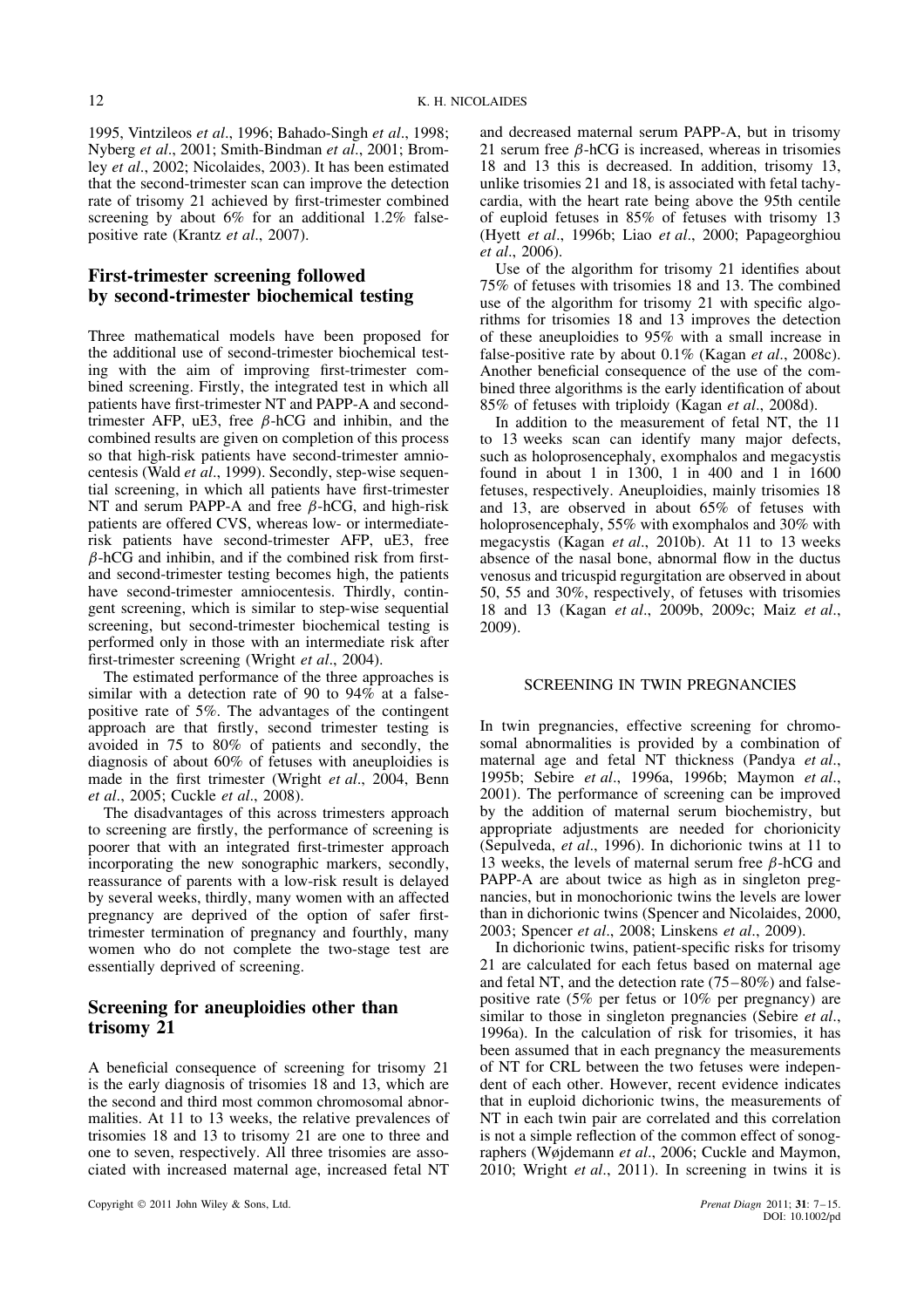therefore necessary to take this correlation into account because it has a substantial impact on the estimated patient-specific risk for trisomies. First-trimester screening allows the possibility of earlier and therefore safer selective fetocide in cases where one fetus is euploid and the other is abnormal (Sebire *et al*., 1996b). An important advantage of screening by fetal NT is that when there is discordance for a chromosomal abnormality, the presence of a sonographically detectable marker helps to ensure the correct identification of the abnormal twin should the parents choose selective termination.

In monochorionic twin pregnancies, the false-positive rate of NT screening is higher than in dichorionic twins, because increased NT in at least one of the fetuses is an early manifestation of twin-to-twin-transfusion syndrome, as well as a marker of chromosomal abnormalities (Sebire *et al*., 1997, 2000; Kagan *et al*., 2007). In the calculation of risk of trisomy 21, the NT of both fetuses should be measured and the average of the two should be considered (Vandecruys *et al*., 2005).

#### **CONCLUSION**

Effective screening for all major aneuploidies can be achieved in the first trimester of pregnancy with a detection rate of about 95% and a false-positive rate of less than 3%.

#### ACKNOWLEDGEMENT

This study was supported by a grant from the Fetal Medicine Foundation (Charity No: 1037116).

#### **REFERENCES**

- Aitken DA, Wallace EM, Crossley JA, *et al*. 1996. Dimeric inhibin A as a marker for Down's syndrome in early pregnancy. *N Engl J Med* **334**: 1231–1236.
- Bahado-Singh R, Deren O, Oz U, *et al*. 1998. An alternative for women initially declining genetic amniocentesis: individual Down syndrome odds on the basis of maternal age and multiple ultrasonographic markers. *Am J Obstet Gynecol* **179**: 514–519.
- Benacerraf BR, Neuberg D, Bromley B, Frigoletto FD, Jr. 1992. Sonographic scoring index for prenatal detection of chromosomal abnormalities. *J Ultrasound Med* **11**: 449–458.
- Benn P, Wright D, Cuckle H. 2005. Practical strategies in contingent sequential screening for Down syndrome. *Prenat Diagn* **25**: 645–652.
- Bilardo CM, Timmerman E, Robles de Medina PG, Clur SA. 2010. Increased hepatic artery flow in first trimester fetuses: an ominous sign. *Ultrasound Obstet Gynecol*. [Epub ahead of print]. DOI: 10.1002/uog.7766.
- Bindra R, Heath V, Liao A, Spencer K, Nicolaides KH. 2002. One stop clinic for assessment of risk for trisomy 21 at 11–14 weeks: a prospective study of 15,030 pregnancies. *Ultrasound Obstet Gynecol* **20**: 219–225.
- Borrell A, Casals E, Fortuny A, *et al*. 2004. First-trimester screening for trisomy 21 combining biochemistry and ultrasound at individually optimal gestational ages. An interventional study. *Prenat Diagn* **24**: 541–545.
- Brambati B, Macintosh MCM, Teisner B, *et al*. 1993. Low maternal serum level of pregnancy associated plasma protein (PAPP-A) in the first trimester in association with abnormal fetal karyotype. *BJOG* **100**: 324–326.
- Brizot ML, Snijders RJM, Bersinger NA, Kuhn P, Nicolaides KH. 1994. Maternal serum pregnancy associated placental protein A and fetal nuchal translucency thickness for the prediction of fetal trisomies in early pregnancy. *Obstet Gynecol* **84**: 918–922.
- Brizot ML, Snijders RJM, Butler J, Bersinger NA, Nicolaides KH. 1995. Maternal serum hCG and fetal nuchal translucency thickness for the prediction of fetal trisomies in the first trimester of pregnancy. *Br J Obstet Gynaecol* **102**: 1227–1232.
- Bromley B, Lieberman E, Shipp TD, Benacerraf BR. 2002. The genetic sonogram. A method of risk assessment for Down syndrome in the second trimester. *J Ultrasound Med* **21**: 1087–1096.
- Canick J, Knight GJ, Palomaki GE, *et al*. 1988. Low second trimester maternal serum unconjugated oestriol in pregnancies with Down's syndrome. *BJOG* **95**: 330–333.
- Christiansen M, Olesen Larsen S. 2002. An increase in cost-effectiveness of first trimester maternal screening programmes for fetal chromosome anomalies is obtained by contingent testing. *Prenat Diagn* **22**: 482–486.
- Christiansen M, Pihl K, Hedley PL, *et al*. 2010. ADAM 12 may be used to reduce the false positive rate of first trimester combined screening for Down syndrome. *Prenat Diagn* **30**: 110–114.
- Cicero S, Curcio P, Papageorghiou A, Sonek J, Nicolaides KH. 2001. Absence of nasal bone in fetuses with Trisomy 21 at 11–14 weeks of gestation: an observational study. *Lancet* **358**: 1665–1667.
- Cicero S, Avgidou K, Rembouskos G, Kagan KO, Nicolaides KH. 2006. Nasal bone in first-trimester screening for trisomy 21. *Am J Obstet Gynecol* **195**: 109–114.
- Cuckle H, Benn P. 2009. Multianalyte maternal serum screening for chromosomal defects. In *Genetic Disorders and the Fetus: Diagnosis, Prevention and Treatment* (6th edn), Milunsky A (ed). Johns Hopkins University: Baltimore.
- Cuckle H, Maymon R. 2010. Down syndrome risk calculation for a twin fetus taking account of the nuchal translucency in the co-twin. *Prenat Diagn* **30**: 827–833.
- Cuckle HS, van Lith JMM. 1999. Appropriate biochemical parameters in firsttrimester screening for Down syndrome. *Prenat Diagn* **19**: 505–512.
- Cuckle H, Benn P, Wright D. 2005. Down syndrome screening in the first and/or second trimester: model predicted performance using meta-analysis parameters. *Semin Perinatol* **29**: 252–257.
- Cuckle HS, Malone FD, Wright D, *et al*. 2008. Contingent screening for Down syndrome—results from the FaSTER trial. *Prenat Diagn* **28**: 89–94.
- Ekelund CK, Jørgensen FS, Petersen OB, Sundberg K, Tabor A; Danish Fetal Medicine Research Group. 2008. Impact of a new national screening policy for Down's syndrome in Denmark: population based cohort study. *BMJ* **337**: DOI:10.1136/bmj.a2547.
- Faiola S, Tsoi E, Huggon IC, Allan LD, Nicolaides KH. 2005. Likelihood ratio for trisomy 21 in fetuses with tricuspid regurgitation at the 11 to  $13 + 6$ -week scan. *Ultrasound Obstet Gynecol* **26**: 22–27.
- Falcon O, Faiola S, Huggon I, Allan L, Nicolaides KH. 2006. Fetal tricuspid regurgitation at the  $11 + 0$  to  $13 + 6$ -week scan: association with chromosomal defects and reproducibility of the method. *Ultrasound Obstet Gynecol* **27**: 609–612.
- Halliday JL, Watson LF, Lumley J, Danks DM, Sheffield LJ. 1995. New estimates of Down syndrome risks at chorionic villus sampling, amniocentesis, and livebirth in women of advanced maternal age from a uniquely defined population. *Prenat Diagn* **15**: 455–465.
- Hecht CA, Hook EB. 1994. The imprecision in rates of Down syndrome by 1-year maternal age intervals: a critical analysis of rates used in biochemical screening. *Prenat Diagn* **14**: 729–738.
- Huggon IC, DeFigueiredo DB, Allan LD. 2003. Tricuspid regurgitation in the diagnosis of chromosomal anomalies in the fetus at  $11-14$  weeks of gestation. *Heart* **89**: 1071–1073.
- Hyett J, Moscoso G, Papapanagiotou G, Perdu M, Nicolaides KH. 1996a. Abnormatlities of the heart and great arteries in chromosomally normal fetuses with increased nuchal translucency thickness at 11–13 weeks of gestation. *Ultrasound Obstet Gynaecol* **7**: 245–250.
- Hyett JA, Noble PL, Snijders RJ, Montenegro N, Nicolaides KH. 1996b. Fetal heart rate in trisomy 21 and other chromosomal abnormalities at 10–14 weeks of gestation. *Ultrasound Obstet Gynecol* **7**: 239–244.
- Kagan KO, Gazzoni A, Sepulveda-Gonzalez G, Sotiriadis A, Nicolaides KH. 2007. Discordance in nuchal translucency thickness in the prediction of severe twin-to-twin transfusion syndrome. *Ultrasound Obstet Gynecol* **29**: 527–532.
- Kagan KO, Wright D, Spencer K, Molina FS, Nicolaides KH. 2008a. Firsttrimester screening for trisomy 21 by free beta-human chorionic gonadotropin and pregnancy-associated plasma protein-A: impact of maternal and pregnancy characteristics. *Ultrasound Obstet Gynecol* **31**: 493–502.
- Kagan KO, Wright D, Baker A, Sahota D, Nicolaides KH. 2008b. Screening for trisomy 21 by maternal age, fetal nuchal translucency thickness, free betahuman chorionic gonadotropin and pregnancy-associated plasma protein-A. *Ultrasound Obstet Gynecol* **31**: 618–624.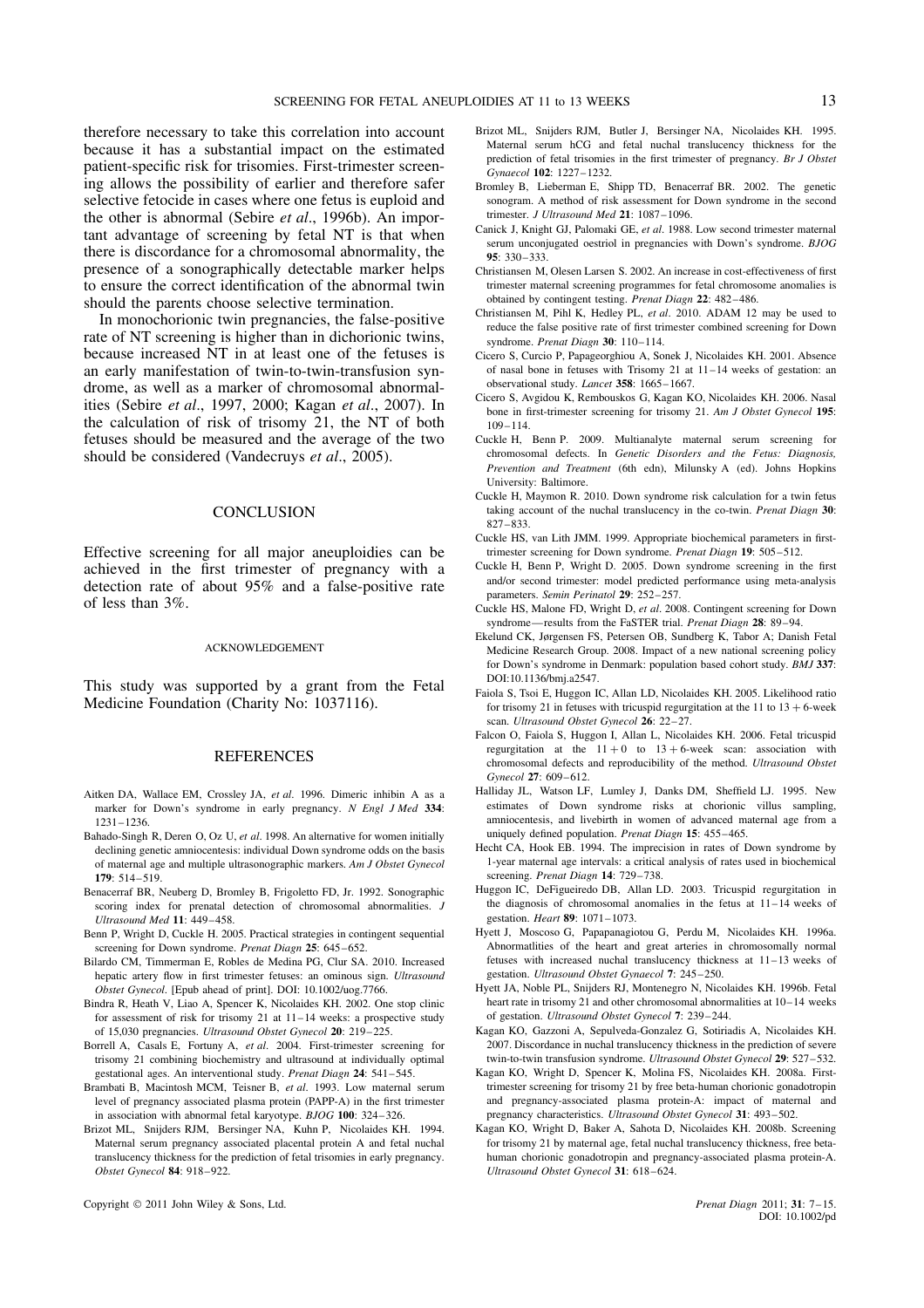- Kagan KO, Wright D, Valencia C, Maiz N, Nicolaides KH. 2008c. Screening for trisomies 21, 18 and 13 by maternal age, fetal nuchal translucency, fetal heart rate, free *β*-hCG and pregnancy-associated plasma protein-A. *Hum Reprod* **23**: 1968–1975.
- Kagan KO, Anderson JM, Anwandter G, Neksasova K, Nicolaides KH. 2008d. Screening for triploidy by the risk algorithms for trisomies 21, 18 and 13 at 11 weeks to 13 weeks and 6 days of gestation. *Prenat Diagn* **28**: 1209–1213.
- Kagan KO, Etchegaray A, Zhou Y, Wright D, Nicolaides KH. 2009a. Prospective validation of first-trimester combined screening for trisomy 21. *Ultrasound Obstet Gynecol* **34**: 14–18.
- Kagan KO, Cicero S, Staboulidou I, Wright D, Nicolaides KH. 2009b. Fetal nasal bone in screening for trisomies 21, 18 and 13 and Turner syndrome at 11–13 weeks of gestation. *Ultrasound Obstet Gynecol* **33**: 259–264.
- Kagan KO, Valencia C, Livanos P, Wright D, Nicolaides KH. 2009c. Tricuspid regurgitation in screening for trisomies 21, 18 and 13 and Turner syndrome at 11 + 0–13 + 6 weeks of gestation. *Ultrasound Obstet Gynecol* **33**: 18–22.
- Kagan KO, Staboulidou I, Cruz J, Wright D, Nicolaides KH. 2010a. Twostage first-trimester screening for trisomy 21 by ultrasound assessment and biochemical testing. *Ultrasound Obstet Gynecol* **36**: 542–547.
- Kagan KO, Staboulidou I, Syngelaki A, Cruz J, Nicolaides KH. 2010b. The 11–13 weeks scan: diagnosis and outcome of holoprosencephaly, exomphalos and megacystis. *Ultrasound Obstet Gynecol* **36**: 10–14.
- Kirkegaard I, Petersen OB, Uldbjerg N, Tørring N. 2008. Improved performance of first-trimester combined screening for trisomy 21 with the double test taken before a gestational age of 10 weeks. *Prenat Diagn* **28**: 839–844.
- Krantz DA, Hallahan TW, Orlandi F, *et al*. 2000. First-trimester Down syndrome screening using dried blood biochemistry and nuchal translucency. *Obstet Gynecol* **96**: 207–213.
- Krantz DA, Hallahan TW, Macri VJ, Macri JN. 2007. Genetic sonography after first-trimester Down syndrome screening. *Ultrasound Obstet Gynecol* **29**: 666–670.
- Langdon Down J. 1866. Observations on an ethnic classification of idiots. *Lond Hosp Rep* **3**: 259–262.
- Leung TY, Chan LW, Law LW, *et al*. 2009. First trimester combined screening for Trisomy 21 in Hong Kong: outcome of the first 10,000 cases. *J Matern Fetal Neonatal Med* **22**: 300–304.
- Liao AW, Snijders R, Geerts L, Spencer K, Nicolaides KH. 2000. Fetal heart rate in chromosomally abnormal fetuses. *Ultrasound Obstet Gynecol* **16**: 610–613.
- Linskens IH, Spreeuwenberg MD, Blankenstein MA, van Vugt JM. 2009. Early first-trimester free beta-hCG and PAPP-A serum distributions in monochorionic and dichorionic twins. *Prenat Diagn* **29**: 74–78.
- Macri JN, Kasturi RV, Krantz DA, *et al*. 1990. Maternal serum Down syndrome screening: free beta protein is a more effective marker than human chorionic gonadotrophin. *Am J Obstet Gynecol* **163**: 1248–1253.
- Maiz N, Valencia C, Kagan KO, Wright D, Nicolaides KH. 2009. Ductus venosus Doppler in screening for trisomies 21, 18 and 13 and Turner syndrome at 11–13 weeks of gestation. *Ultrasound Obstet Gynecol* **33**: 512–517.
- Malone FD, Canick JA, Ball RH, *et al*. First- and Second-Trimester Evaluation of Risk (FASTER) Research Consortium. 2005. First-trimester or secondtrimester screening, or both, for Down's syndrome. *N Engl J Med* **353**: 2001–2011.
- Matias A, Gomes C, Flack N, Montenegro N, Nicolaides KH. 1998. Screening for chromosomal abnormalities at 10–14 weeks: the role of ductus venosus blood flow. *Ultrasound Obstet Gynecol* **12**: 380–384.
- Maymon R, Jauniaux E, Holmes A, *et al*. 2001. Nuchal translucency measurement and pregnancy outcome after assisted conception versus spontaneously conceived twins. *Hum Reprod* **16**: 1999–2004.
- Merkatz IR, Nitowsky HM, Macri JN, Johnson WE. 1984.. An association between low maternal serum alpha-fetoprotein and fetal chromosomal abnormalities. *Am J Obstet Gynecol* **148**: 886–894.
- Moratalla J, Pintoffl K, Minekawa R, *et al*. 2010. Semi-automated system for the measurement of nuchal translucency thickness. *Ultrasound Obstet Gynecol* **36**: 412–416.
- Morris JK, Wald NJ, Watt HC. 1999. Fetal loss in Down syndrome pregnancies. *Prenat Diagn* **19**: 142–145.
- Nicolaides KH. 1996. *Ultrasound Markers for Fetal Chromosomal Defects.* Parthenon Publishing: Carnforth, UK.
- Nicolaides KH. 2003. Screening for chromosomal defects. *Ultrasound Obstet Gynecol* **21**: 313–321.
- Nicolaides KH. 2004. Nuchal translucency and other first-trimester sonographic markers of chromosomal abnormalities. *Am J Obstet Gynecol* **191**: 45–67.
- Nicolaides KH, Azar G, Byrne D, Mansur C, Marks K. 1992a. Fetal nuchal translucency: ultrasound screening for chromosomal defects in first trimester of pregnancy. *Br Med J* **304**: 867–869.

Copyright 2011 John Wiley & Sons, Ltd. *Prenat Diagn* 2011; **31**: 7–15.

- Nicolaides KH, Snijders RJM, Gosden RJM, Berry C, Campbell S. 1992b. Ultrasonographically detectable markers of fetal chromosomal abnormalities. *Lancet* **340**: 704–707.
- Nicolaides KH, Snijders RJ, Cuckle HS. 1998. Correct estimation of parameters for ultrasound nuchal translucency screening. *Prenat Diagn* **18**: 519–523.
- Nicolaides KH, Spencer K, Avgidou K, Faiola S, Falcon O. 2005. Multicenter study of first-trimester screening for trisomy 21 in 75 821 pregnancies: results and estimation of the potential impact of individual risk-orientated two-stage first-trimester screening. *Ultrasound Obstet Gynecol* **25**: 221–226.
- Noble PL, Abraha HD, Snijders RJ, Sherwood R, Nicolaides KH. 1995. Screening for fetal trisomy 21 in the first trimester of pregnancy: maternal serum free beta-hCG and fetal nuchal translucency thickness. *Ultrasound Obstet Gynecol* **6**: 390–395.
- Nyberg DA, Souter VL, El-Bastawissi A, *et al*. 2001. Isolated sonographic markers for detection of fetal Down syndrome in the second trimester of pregnancy. *J Ultrasound Med* **20**: 1053–1063.
- Pandya PP, Snijders RJM, Johnson SJ, Brizot M, Nicolaides KH. 1995a. Screening for fetal trisomies by maternal age and fetal nuchal translucency thickness at 10 to 14 weeks of gestation. *BJOG* **102**: 957–962.
- Pandya PP, Hilbert F, Snijders RJ, Nicolaides KH. 1995b. Nuchal translucency thickness and crown-rump length in twin pregnancies with chromosomally abnormal fetuses. *J Ultrasound Med* **14**: 565–568.
- Papageorghiou AT, Avgidou K, Spencer K, Nix B, Nicolaides KH. 2006. Sonographic screening for trisomy 13 at 11 to 13(6) weeks of gestation. *Am J Obstet Gynecol* **194**: 397–401.
- Plasencia W, Dagklis T, Sotiriadis A, Borenstein M, Nicolaides KH. 2007. Frontomaxillary facial angle at  $11 + 0$  to  $13 + 6$  weeks' gestationreproducibility of measurements. *Ultrasound Obstet Gynecol* **29**: 18–21.
- Poon LC, Chelemen T, Minekawa R, Frisova V, Nicolaides KH. 2009. Maternal serum ADAM12 (A disintegrin and metalloprotease) in chromosomally abnormal pregnancy at 11–13 weeks. *Am J Obstet Gynecol* **200**: 508.e1–6.
- Sahota DS, Leung TY, Chan LW, *et al*. 2010. Comparison of first-trimester contingent screening strategies for Down syndrome. *Ultrasound Obstet Gynecol* **35**: 286–291.
- Schuchter K, Hafner E, Stangl G, *et al*. 2002. The first trimester 'combined test' for the detection of Down syndrome pregnancies in 4939 unselected pregnancies. *Prenat Diagn* **22**: 211–215.
- Sebire NJ, Snijders RJM, Hughes K, Sepulveda W, Nicolaides KH. 1996a. Screening for trisomy 21 in twin pregnancies by maternal age and fetal nuchal translucency thickness at 10–14 weeks of gestation. *BJOG* **103**: 999–1003.
- Sebire NJ, Noble PL, Psarra A, Papapanagiotou G, Nicolaides KH. 1996b. Fetal karyotyping in twin pregnancies: selection of technique by measurement of fetal nuchal translucency. *BJOG* **103**: 887–890.
- Sebire NJ, Hughes K, D'Ercole C, Souka A, Nicolaides KH. 1997. Increased fetal nuchal translucency at 10–14 weeks as a predictor of severe twin-totwin transfusion syndrome. *Ultrasound Obstet Gynecol* **10**: 86–89.
- Sebire NJ, Souka A, Skentou H, Geerts L, Nicolaides KH. 2000. Early prediction of severe twin-to-twin transfusion syndrome. *Hum Reprod* **15**: 2008–2010.
- Sepulveda W, Sebire NJ, Hughes K, Odibo A, Nicolaides KH. 1996. The lambda sign at 10–14 weeks of gestation as a predictor of chorionicity in twin pregnancies. *Ultrasound Obstet Gynecol* **7**: 421–423.
- Smith-Bindman R, Hosmer W, Feldstein V, Deeks J, Goldberg J. 2001. Second-trimester ultrasound to detect fetuses with Down syndrome a metaanalysis. *JAMA* **285**: 1044–1055.
- Snijders RJM, Holzgreve W, Cuckle H, Nicolaides KH. 1994. Maternal agespecific risks for trisomies at 9–14 weeks' gestation. *Prenat Diagn* **14**: 543–552.
- Snijders RJM, Sebire NJ, Cuckle H, Nicolaides KH. 1995. Maternal age and gestational age-specific risks for chromosomal defects. *Fetal Diagn Ther* **10**: 356–367.
- Snijders RJ, Noble P, Sebire N, Souka A, Nicolaides KH. Fetal Medicine Foundation First Trimester Screening Group. 1998. UK multicentre project on assessment of risk of trisomy 21 by maternal age and fetal nuchaltranslucency thickness at 10–14 weeks of gestation. *Lancet* **352**: 343–346.
- Snijders RJM, Sundberg K, Holzgreve W, Henry G, Nicolaides KH. 1999. Maternal age and gestation- specific risk for trisomy 21. *Ultrasound Obstet Gynecol* **13**: 167–170.
- Souka AP, Snidjers RJM, Novakov A, Soares W, Nicolaides KH. 1998. Defects and syndromes in chromosomally normal fetuses with increased nuchal translucency thickness at 10–14 weeks of gestation. *Ultrasound Obstet Gynecol* **11**: 391–400.
- Souka AP, Pilalis A, Kavalakis Y, *et al*. 2004. Assessment of fetal anatomy at the 11–13-week ultrasound examination. *Ultrasound Obstet Gynecol* **24**: 730–734.

DOI: 10.1002/pd